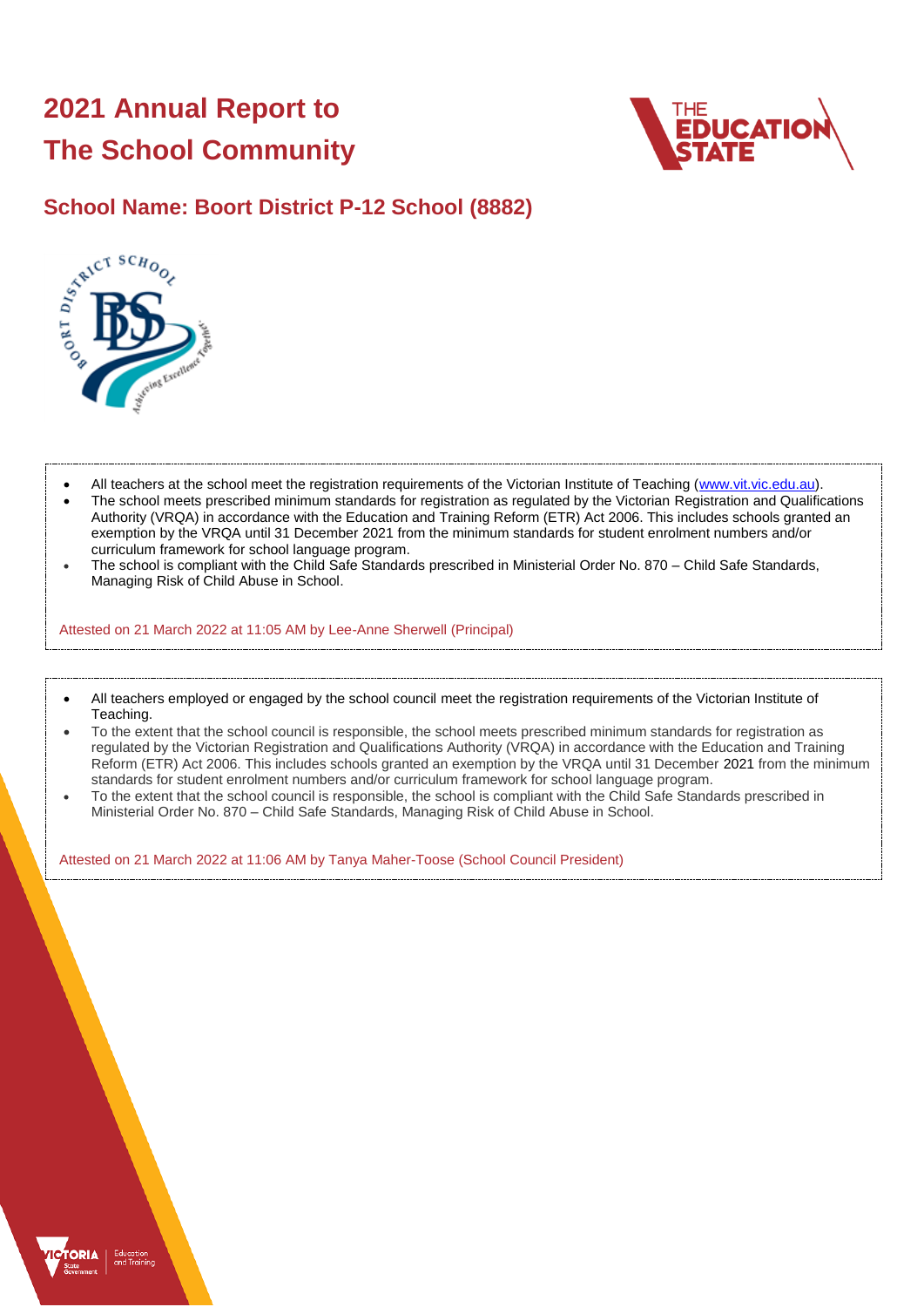

## How to read the Annual Report

### What does the *'About Our School'* commentary section of this report refer to?

The 'About our school' commentary provides a brief background on the school, an outline of the school's performance over the year and future directions.

The 'School Context' describes the school's vision, values and purpose. Details include the school's geographic location, size and structure, social characteristics, enrolment characteristics and special programs.

The 'Framework for Improving Student Outcomes (FISO)' section includes the improvement initiatives the school has selected and the progress they have made towards achieving them through the implementation of their School Strategic Plan and Annual Implementation Plan.

## What does the *'Performance Summary'* section of this report refer to?

#### The Performance Summary includes the following:

#### **School Profile**

- student enrolment information
- the school's 'Student Family Occupation and Education' category
- a summary of parent responses in the Parent Opinion Survey, shown against the statewide average for P-12 schools
- school staff responses in the area of School Climate in the School Staff Survey, shown against the statewide average for P-12 schools

#### **Achievement**

- English and Mathematics for Teacher Judgements against the curriculum
- English and Mathematics for National Literacy and Numeracy tests (NAPLAN)
- all subjects for Victorian Certificate of Education (VCE) examinations

#### **Engagement**

Student attendance and engagement at school, including:

- how many Year 7 students remain at the school through to Year 10
- how many exiting students go on to further studies or full-time work

#### **Wellbeing**

Student responses to two areas in the Student Attitudes to School Survey:

- Sense of Connectedness
- Management of Bullying

Results are displayed for the latest year and the average of the last four years (where available). As NAPLAN tests were not conducted in 2020, the NAPLAN 4-year average is the average of 2018, 2019 and 2021 data in the 2021 Performance Summary.

### Considering COVID-19 when interpreting the Performance Summary

The Victorian community's experience of COVID-19, including remote and flexible learning, had a significant impact on normal school operations in 2020 and 2021. This impacted the conduct of assessments and surveys. Readers should be aware of this when interpreting the Performance Summary.

For example, in 2020 and 2021 school-based surveys ran under changed circumstances, and NAPLAN was not conducted in 2020. Absence and attendance data during this period may have been influenced by local processes and procedures adopted in response to remote and flexible learning.

Schools should keep this in mind when using this data for planning and evaluation purposes.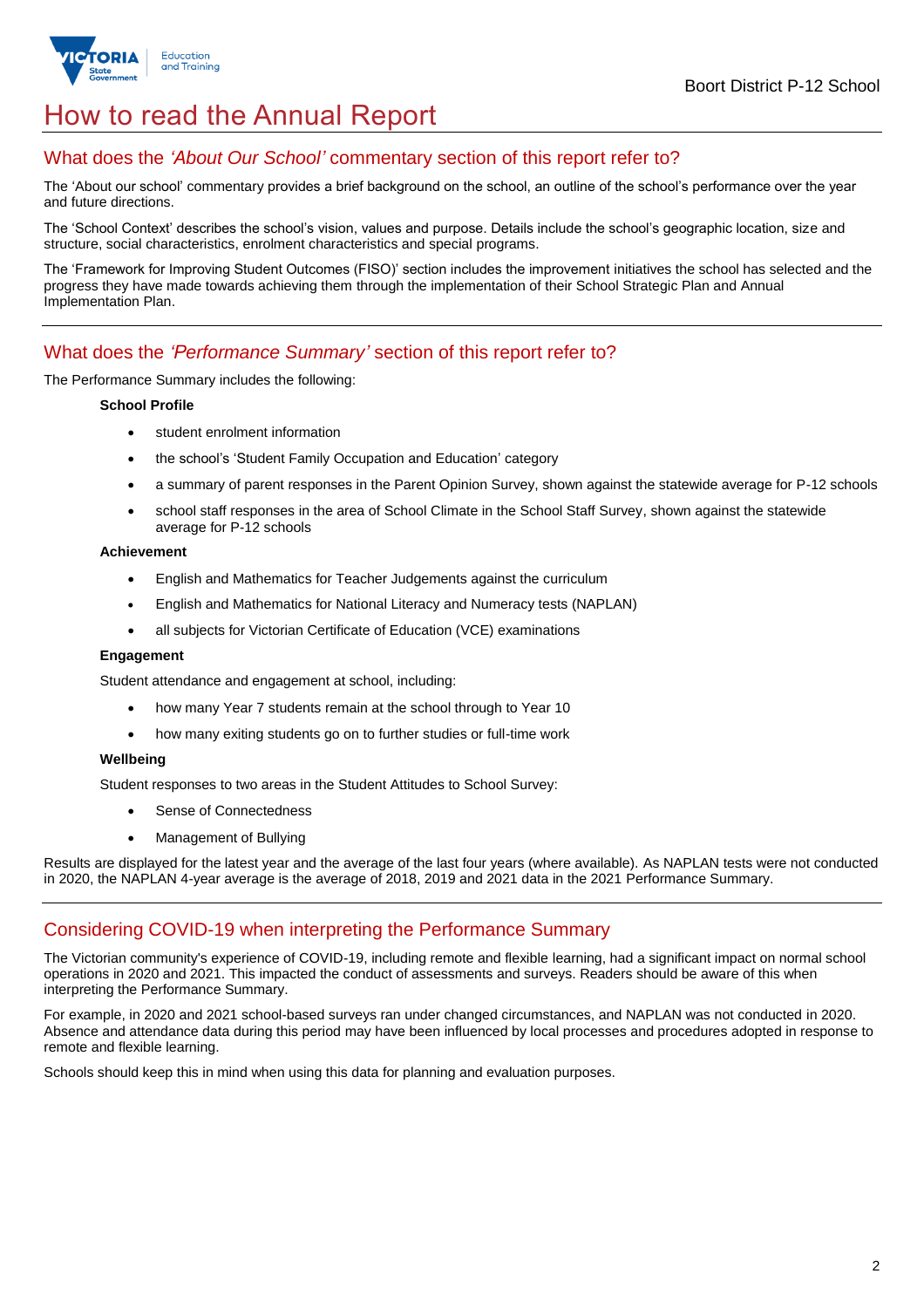

## How to read the Annual Report (continued)

### What do *'Similar Schools'* refer to?

Similar Schools are a group of Victorian government schools with similar characteristics to the school.

This grouping of schools has been created by comparing each school's socio-economic background of students, the number of non-English speaking students and the school's size and location.

## What does *'NDP'* or '*NDA*' mean?

'NDP' refers to no data being published for privacy reasons or where there are insufficient underlying data. For example, very low numbers of participants or characteristics that may lead to identification will result in an 'NDP' label.

'NDA' refers to no data being available. Some schools have no data for particular measures due to low enrolments. There may be no students enrolled in some year levels, so school comparisons are not possible.

Note that new schools only have the latest year of data and no comparative data from previous years. The Department also recognises unique circumstances in Specialist, Select Entry, English Language, Community Schools and schools that changed school type recently, where school-to-school comparisons are not appropriate.

## What is the *'Victorian Curriculum'*?

The Victorian Curriculum F–10 sets out what every student should learn during his or her first eleven years of schooling. The curriculum is the common set of knowledge and skills required by students for life-long learning, social development and active and informed citizenship.

The Victorian Curriculum is assessed through teacher judgements of student achievement based on classroom learning.

The curriculum has been developed to ensure that school subjects and their achievement standards enable continuous learning for all students, including students with disabilities.

The 'Towards Foundation Level Victorian Curriculum' is integrated directly into the curriculum and is referred to as 'Levels A to D'.

'Levels A to D' may be used for students with disabilities or students who may have additional learning needs. These levels are not associated with any set age or year level that links chronological age to cognitive progress (i.e., there is no age expected standard of achievement for 'Levels A to D').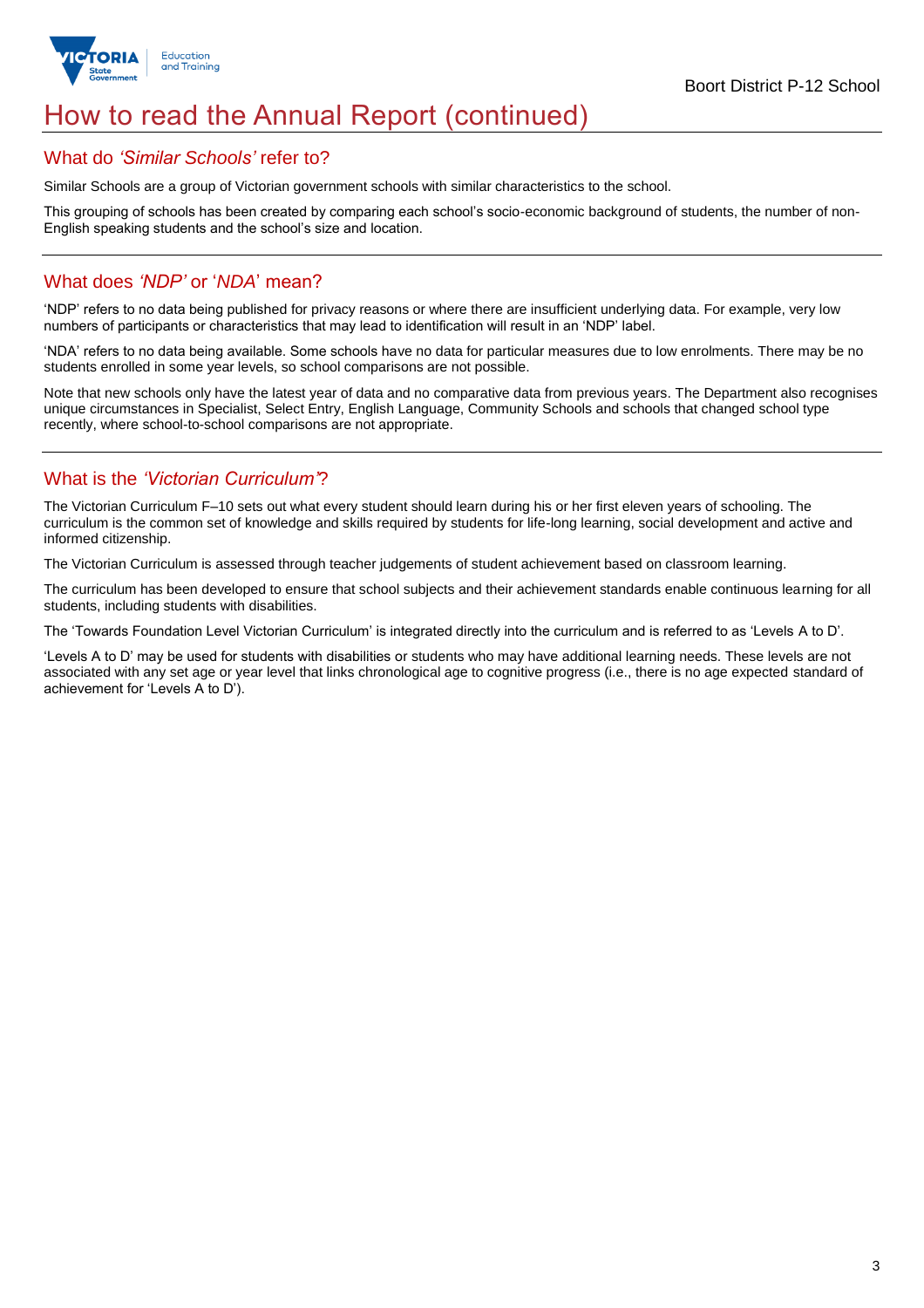

## **About Our School**

## School context

Our vision is to empower our students and staff to work together to become active and valued community members. We provide a safe and supportive learning environment which fosters independent, resilient lifelong learners. Victorian government schools are child safe environments. Our school actively promotes the safety and wellbeing of all students, and all school staff are committed to protecting students from abuse or harm in the school environment, in accordance with their legal obligations including child safe standards. The school's Child Safety Code of Conduct is available on the school's website.

- Thinking creatively and independently.
- Acting with integrity and honesty.
- Showing tolerance and respect for others.
- Displaying a sense of fairness.
- Acting in a safe and respectable manner.
- Pursuing excellence in all areas.
- Developing resilience within individuals

We strive to increase the number of students in the top two bands of NAPLAN and decrease those students achieving low benchmark growth in reading, writing and numeracy. We also wish to see our mean VCE study score be at 31.5 and our study scores over 37 to be at 20%.

To improve learning, we will work towards decreasing absences for those students who have 20+ days away from school and for those F-6 students who have more than 3 days absence.

With Covid impacting on school connectedness and communication, we will be focussing on student wellbeing and staff wellbeing.

Boort District P-12 School is located approximately 100km Northwest of Bendigo. The school was formed through the merger of Boort Primary School and Boort Secondary College in 2012. The school grounds include an indoor multipurpose hall, three main buildings with central open spaces, a Technology/Arts building and a number of new portable structures. The grounds include two separate adventure playgrounds, two basketball and netball courts and an oval.

Boort District P-12 School had an enrolment of 208 students in 2021 ranging from Foundation to Year 12. Secondary curriculum offers TAFE options through the North Central Trade Training Centre as well as VCAL and VCE. Mixed level classes run at Years 8, 9 and 10. Primary levels do contain some straight year levels and others are multi-level. Over the past four years, enrolments have been maintained between 208 and 215 students. The Student Family Occupation (SFO) index was 0.36 in 2021 and the Student Family Occupation Education (SFOE) index was 0.3409 in 2019–20.

The staffing profile of Boort District P-12 School includes a Principal and Assistant Principal, two Leading Teachers, two Learning Specialists twenty-one teachers, and nine Education Support (ES) staff on various time fractions.

## Framework for Improving Student Outcomes (FISO)

With Covid once again forcing us into remote learning, adapting to flexible delivery of curriculum was required. All students had access to devices (iPads or laptops) and were able to visually communicate each day with teachers. Years 7-12 relied heavily on google classroom to receive handouts/documents etc. but teachers also ran webex classes each period. Explicit teaching of curriculum as well as class discussion and group work still continued with use of breakout rooms. These efforts all supported our goals of achieving a mean VCE score of 31 and improving NAPLAN results for Years 7 and 9 in Reading and Numeracy. There is no doubt that remote learning had an impact on some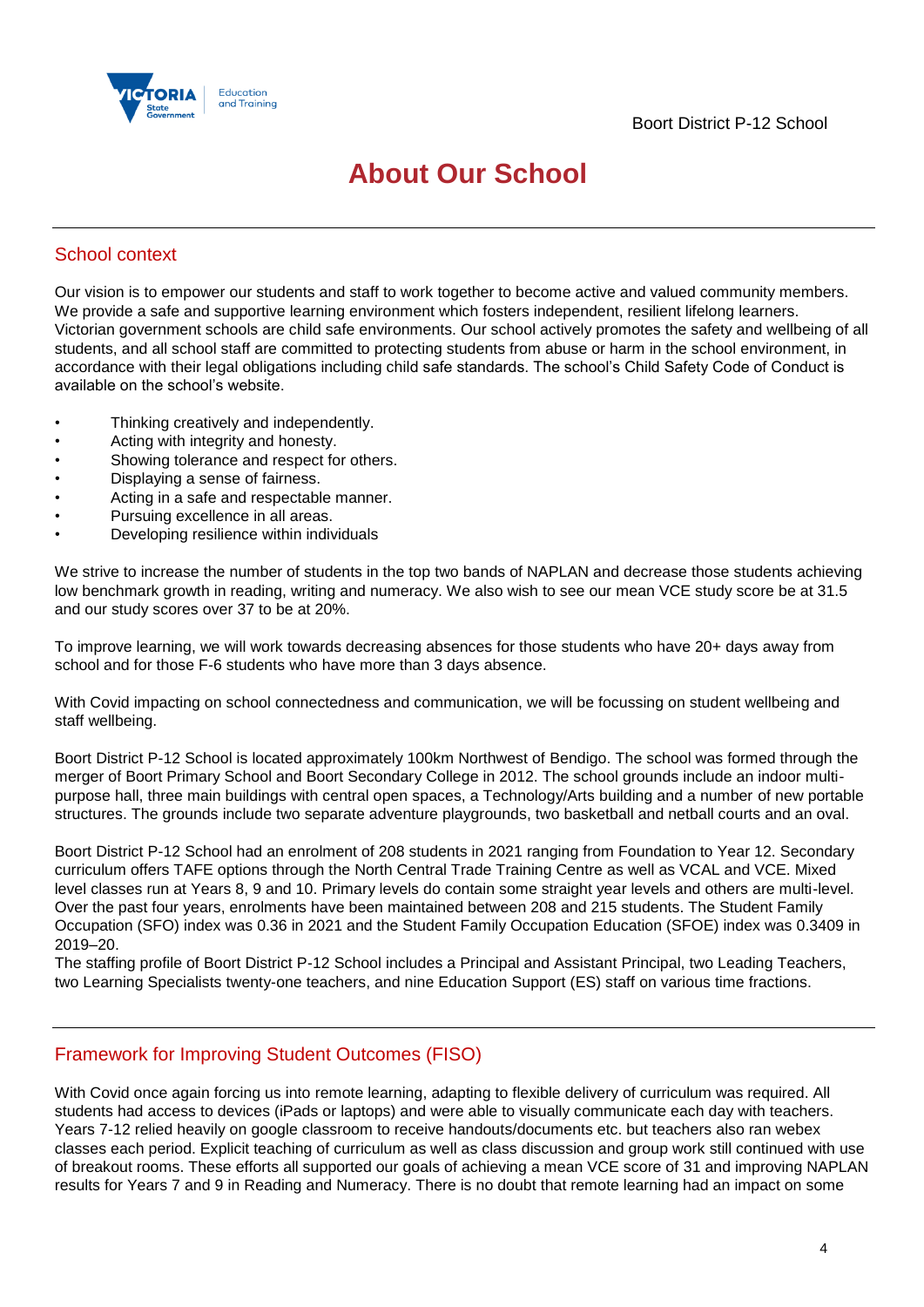### Boort District P-12 School



students and their progress. However, some goals were achieved. Year 9 students achieved 38% in the top two bands of NAPLAN (Numeracy) exceeding our SSP (School Strategic Plan) goal of 35%. Year 9 also achieved the SSP goal of less than 25% of students in Numeracy having low benchmark growth - they achieved only 14%. Year 3 students reached the target of 60% in the top two bands of NAPLAN (reading) and have made progress towards reaching their SSP goals in Writing and Numeracy. It was pleasing to note that no student was in the bottom bands of Year 3 in Numeracy. Year 5 students achieved the SSP goal of less than 25 % with low benchmark growth in Reading (they had only 19%). They have not reached the writing goal of less than 25% with low benchmark growth but they did reduce their percentage from 2019 and are only 6% off reaching their target. Both Year 7 and Year 5 have been most impacted by remote learning.

The use of the tutors in Numeracy and Literacy across both Secondary and Primary were effective. Numeracy was the focus in Primary, working with the students who most needed support. Testing showed improvement for these students. NAPLAN was conducted at the beginning of the tutor programme for Primary students so no visible effect was seen there. The Primary programme worked as a withdrawal programme, across Years 1-6, with small groups of students receiving instruction across 5 days of the week for one term. The Secondary students focused on Literacy and their programme was an 'in-class' programme where the tutor worked with a small group of selected students at Year 11, Year 10 and Year 9. The classroom teachers were pleased with the progress students made as written work was more descriptive, structured correctly, used evidence from texts and concentrated on spelling and grammar. The MYLNS programme ran in Literacy with small class groups to allow for more concentrated and at need teaching. There was no Numeracy MYLNS coordinator as we could not attract one but Maths classes at Years 10 and 9 were split to support explicit teaching.

The staff were involved with a review of the Instructional model which continued into the very start of 2022. Reviewing what the model was trying to deliver for students and how it worked for teacher planning became the focus. Discussions from the School Review of 2020 were used as a focus for this work. A more streamlined and easily understandable model has been produced and all teaching staff are knowledgeable as to its requirements for use in planning and how HITS can be used within their delivery. This will be communicated to families during early 2022. A XUNO review also took place to consider workload of staff in progressive reporting. Staff workload over remote learning increased quite substantially and requests from staff to consider how progressive reporting can add more to that remote learning workload was reviewed, discussed, surveyed and consulted. The result was a re-defining of roles associated with Xuno, a clear and consistent model for setting up tasks and clearly documenting requirements for teachers based on the number of periods taught for each subject. Further work will go into this review for Primary staff in 2022. A parent / carer Xuno survey was also sent out at the end of 2022 in digital and hardcopy forms. Unfortunately, there were only 14 responses. These have been collated and will be presented to staff in relation to developing responses and further improving staff use of this communications and reporting tool. Student staff and family wellbeing was a huge focus for 2021. Documenting student engagement (or lack of) with remote learning, communication with families and staff working from home, organising camps and excursions to run so students did not feel like they were missing out and trying to keep morale up for those on-site, were areas of focus. Through all this, student connectedness to school suffered but families felt that communication was excellent.

## Achievement

As highlighted in the area above, we did meet some NAPLAN goals from our Strategic Plan - Low numbers achieving low benchmark growth for Year 5 in Reading, Year 9 in Numeracy as well improving the percentages of students achieving in the top two bands of NAPLAN - Year 9 Numeracy, Year 3 Reading.

The remote learning period saw a lot of innovative methods used to support student engagement and achievement. Being a BYOD (Bring Your Own Device) school served us well throughout remote learning as students were not scrambling to find a way to connect with teachers. All Junior Primary classes had a daily check-in and a reading session. These sessions may have been whole class or individual learning groups. LOTE classes were also conducted on a regular basis. Work at home packs were created for all students in F-6 and covered all areas of the curriculum including Art and LOTE.

Secondary classes had multiple avenues of curriculum delivery. Students were expected to log on to webex classes each period and teachers made use of google classroom, google documents, google Jamboard etc., to deliver material. As we move beyond lockdowns, VCE teachers in particular, will offer webex as an alternative delivery method to those who are home due to illness or Covid related isolation.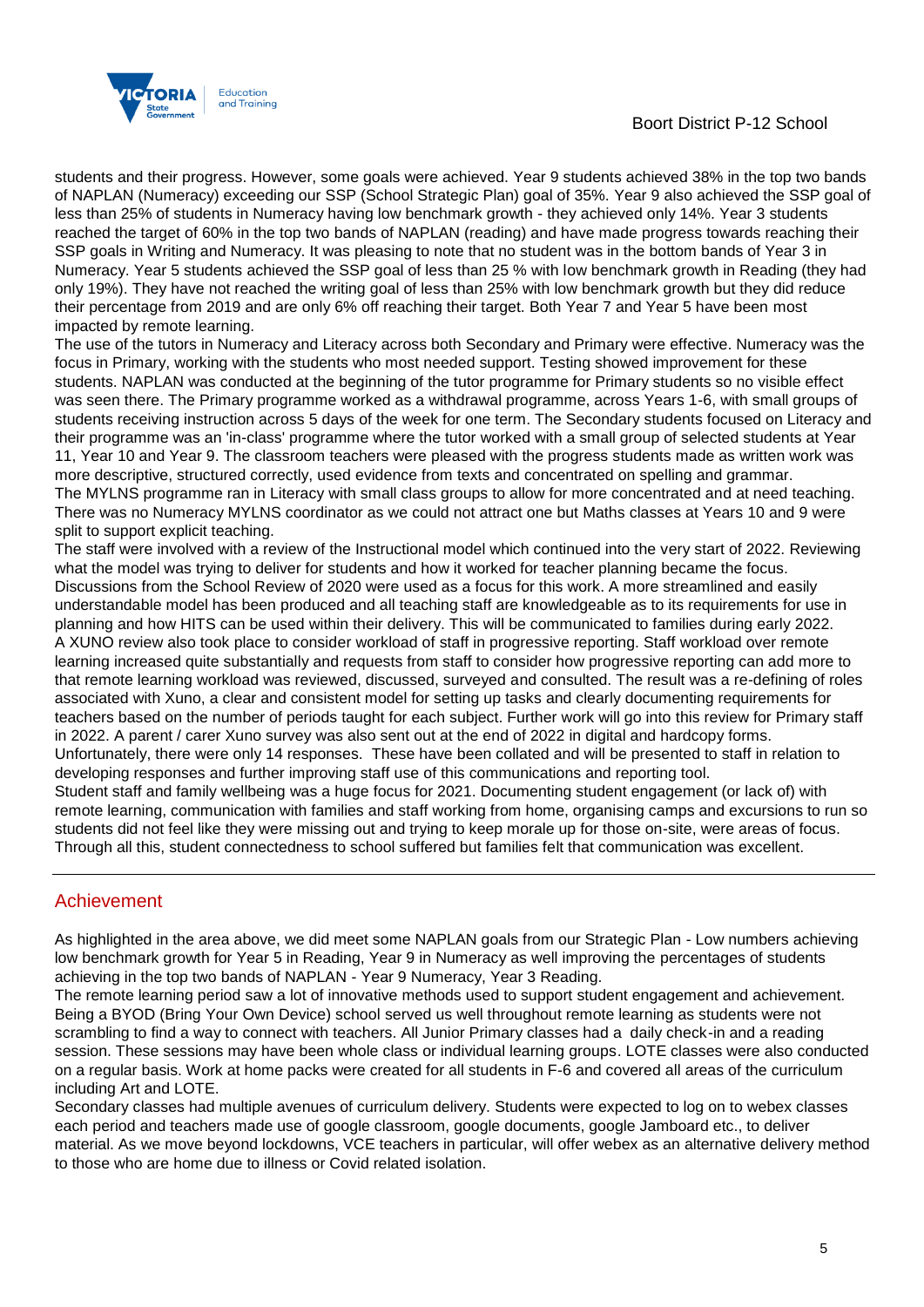

## Engagement

While our absence levels are well below that of similar schools or state average (sitting at 8%), the very few students who have 20+ days absence are a focus of wellbeing. Contact is made with parents or carers and all options are considered as we endeavour to re-engage students. Options include: work sent home to complete, possible reduction in subjects studied, flexible learning days, work experience or work placement (if applicable), contact with SSS and engagement of external agencies. During remote learning, some of the options could not be put in place due to restrictions but contact with families was constant.

To keep everyone connected during lockdowns the school used its Facebook page to upload staff dances, student work and student videos.

When lockdowns ceased, our focus was on whole school engagement in activities - Athletic Sports days, Christmas activities, fancy dress days and celebrations for Year 12.

2022 will also see a strong focus on student wellbeing. Transitioning back to school life involves reforming relationships and reacquaintance with rules of behaviour - wellbeing will look at these areas to start 2022 then move on to rebuilding connectedness. There is a disparity in ideas of connectedness as the parent opinion survey shows student connectedness at 80% positive endorsement while the student survey only shows 55% positive endorsement. The Elevate Study skills programme went ahead (via webex) and student involvement was excellent. This was designed to develop confidence around study for the Year 11 and Year 12 exams - VCE results (mean study score of 31.5) indicate skills sessions helped as did the support given to students from staff.

## **Wellbeing**

We did have students attending onsite during remote learning - the Out of Home Care students, at risk students and those who needed supervision came on-site to work. They enjoyed the varied activities given them as they also played sport, socialised with people not of their year level and had some more personalised support as the numbers on-site were small.

Student Support Group meetings still ran during 2021, whether in person or via webex. Maintaining this level of support and communication aided student engagement and achievement. PSD students attended on-site as parents required. They did find it more difficult to progress through work left as the initiative and perseverance required to complete all set work is more difficult if not amongst your peers.

Close monitoring of students, staff and families occurred during remote learning to gauge attendance and engagement. This google document was accessed by all staff and monitored by the Wellbeing Coordinator. Contact was made with any student/family who appeared to be absent more than a couple of times. Occasionally, more inventive and personal intervention was needed so this was carried out by the Police or Leadership team members. Staff were monitored by Leadership team members who would make regular calls to those who were working from home. Staff were rostered to be on-site to cover yard duty or to simply work in a classroom.

When students returned on-site, every effort was made to run whole school activities (Athletics Sports, dress-up days, canteen treats, Easter or Christmas activities). During 2022, we plan to have as many whole school activities as possible that also encourage families to return to school.

## Finance performance and position

The surplus showing, of \$198,000 is very healthy but is committed. Most of our revenue comes from the DET - whether through the student support package or through other government grants. These grants include: sporting grants, Tutor Initiative, MYLNS, Mental Health Practitioner and Disability Inclusion funding. This money is spent on the students through splitting classes, providing staff to work in the classes or to run programmes for the students. The Mental Health Practitioner is a position we will continue to advertise. The MYLNS funding is used to add smaller classes at Years 8 to 11 to allow teachers to support the learning of those who are identified as needing support. This funding is also used to give a time allowance to staff members to do the administration and testing part of MYLNS. The tutor initiative, in 2021, focused on Numeracy in the Primary areas (supporting students who needed extra help to reach expected levels of achievement) and Literacy in the Secondary levels (supporting students who had reached expected level and needed support to exceed this).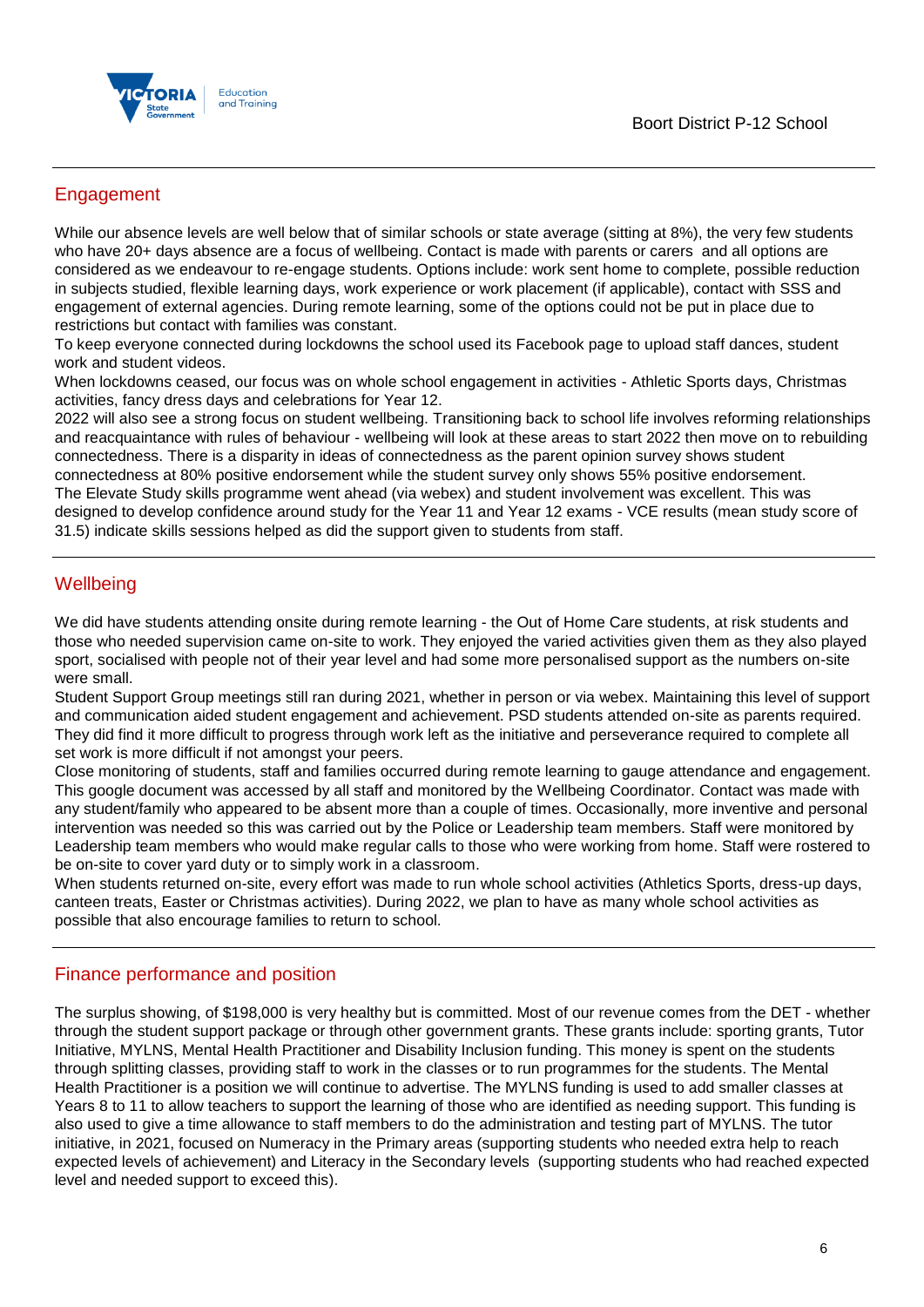

Boort District P-12 School

The tutor funding will continue in 2022 and will be used for Numeracy (high achievers) in Primary levels and Literacy (middle achievers) in the Secondary levels.

Committed funds to be spent in 2022 will include over \$100,000 on the irrigation upgrade. This project has been in the pipeline for a few years and money has been saved to pay for the works to be completed.

We will continue to focus our efforts on attracting suitable teaching and Education Support staff. Our student support package uses more than \$3m on staffing each year. There is usually very little left over in the credit side of the budget (staffing) at the end of each year. All surplus money is in the cash and has been accumulated for targetted projects (irrigation, asphalting, landscaping, replacing furniture).

> **For more detailed information regarding our school please visit our website at [www.boortds.vic.edu.au](file:///C:/Users/01974427/Downloads/www.boortds.vic.edu.au)**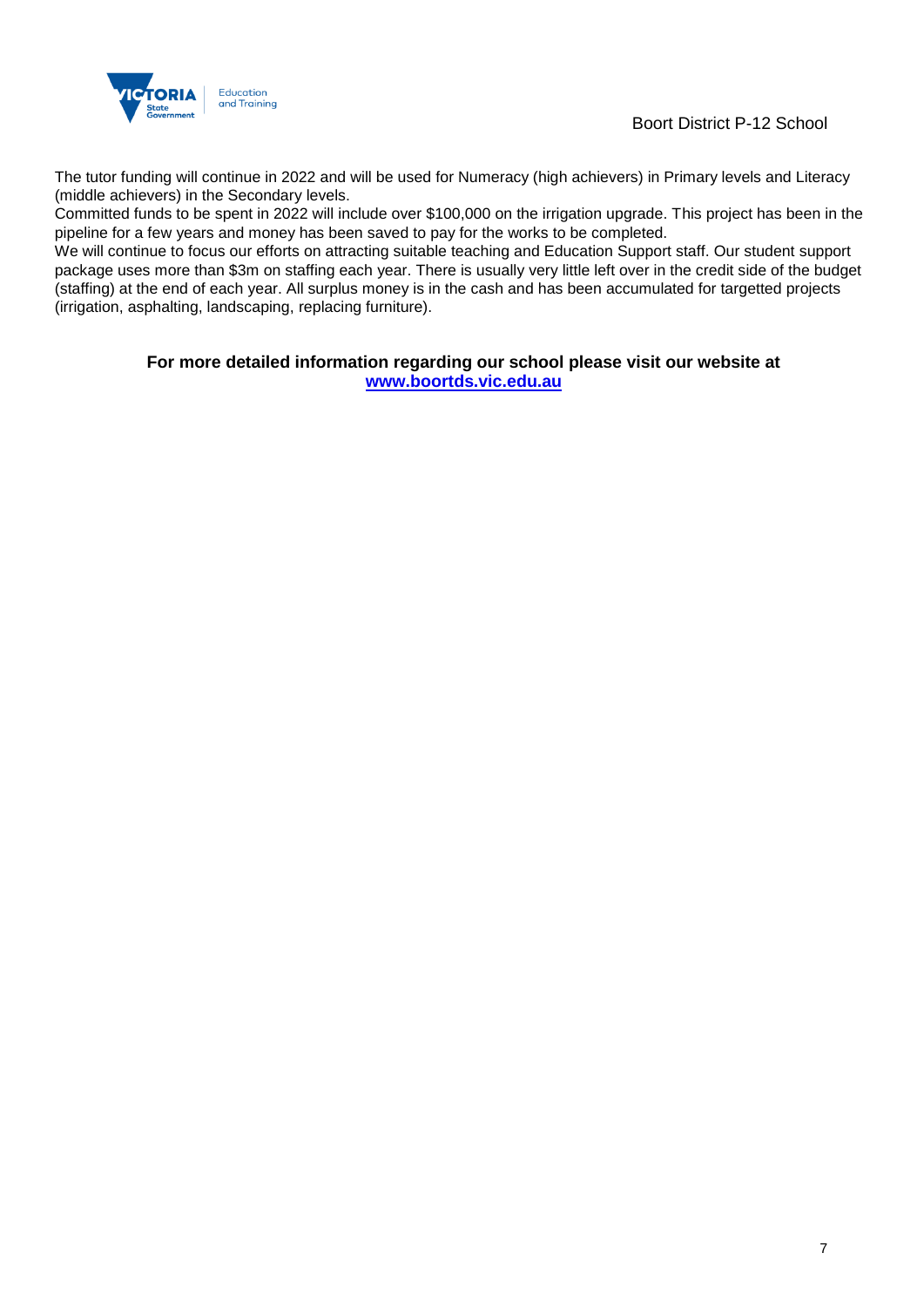

# **Performance Summary**

The Performance Summary for government schools provides an overview of how this school is contributing to the objectives of the Education State and how it compares to other Victorian government schools.

All schools work in partnership with their school community to improve outcomes for children and young people. Sharing this information with parents and the wider school community helps to support community engagement in student learning, a key priority of the Framework for Improving Student Outcomes.

Refer to the 'How to read the Annual Report' section for help on how to interpret this report.

## SCHOOL PROFILE

#### **Enrolment Profile**

A total of 208 students were enrolled at this school in 2021, 115 female and 93 male.

2 percent of students had English as an additional language and 3 percent were Aboriginal or Torres Strait Islander.

#### **Overall Socio-Economic Profile**

The overall school's socio-economic profile is based on the school's Student Family Occupation and Education index (SFOE).

SFOE is a measure of socio-educational disadvantage of a school, based on educational and employment characteristics of the parents/carers of students enrolled at the school. Possible SFOE band values are: Low, Low-Medium, Medium and High. A 'Low' band represents a low level of socio-educational disadvantage, a 'High' band represents a high level of socio-educational disadvantage.

This school's SFOE band value is: Low - Medium

#### **Parent Satisfaction Summary**

The percent endorsement by parents on their school satisfaction level, as reported in the annual Parent Opinion Survey.

Percent endorsement indicates the percent of positive responses (agree or strongly agree) from parents who responded to the survey.



#### **School Staff Survey**

The percent endorsement by staff on School Climate, as reported in the annual School Staff Survey.

Percent endorsement indicates the percent of positive responses (agree or strongly agree) from staff who responded to the survey. Data is suppressed for schools with three or less respondents to the survey for confidentiality reasons.

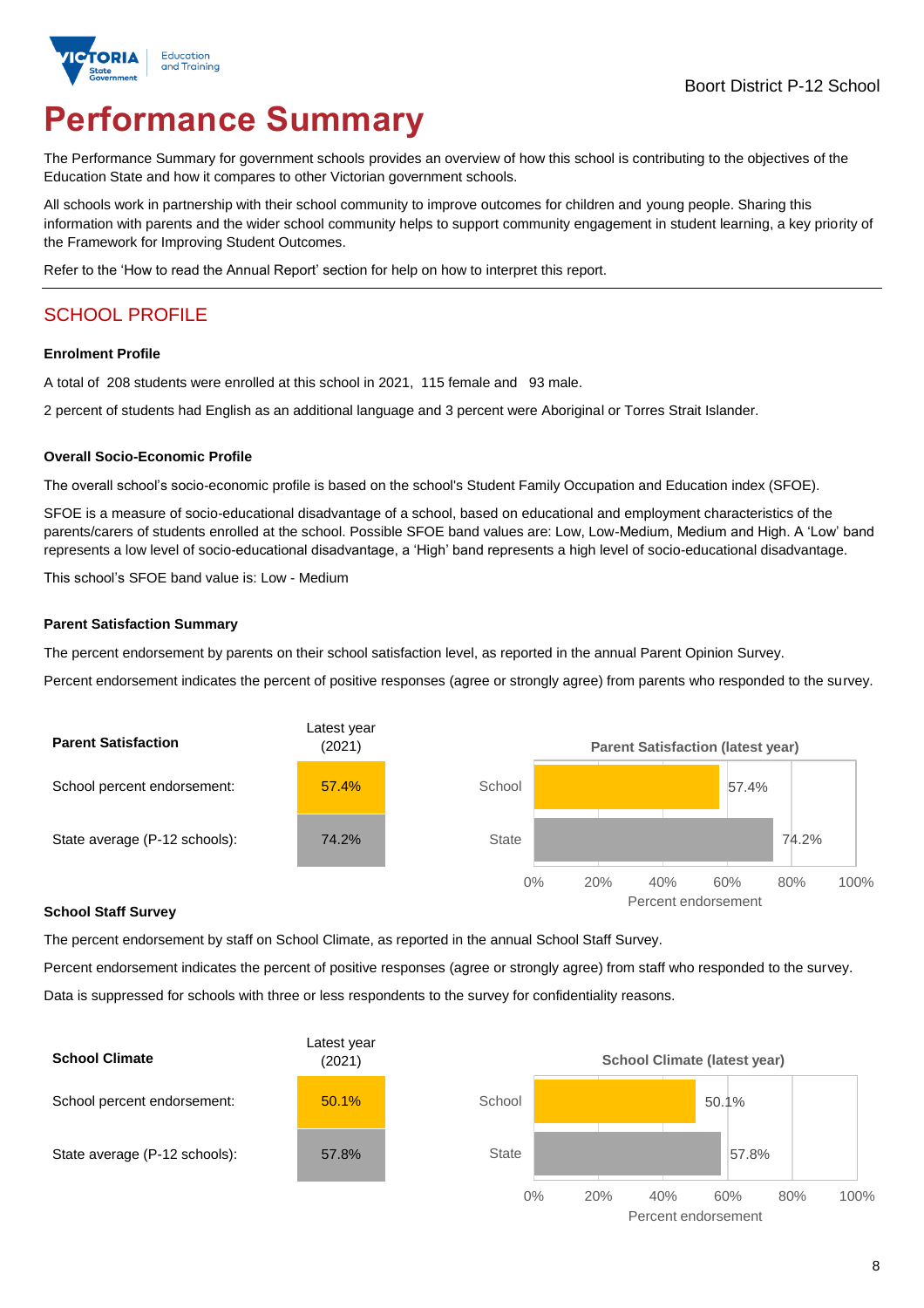

## ACHIEVEMENT

*Key: 'Similar Schools' are a group of Victorian government schools that are like this school, taking into account the school's socioeconomic background of students, the number of non-English speaking students and the size and location of the school.*

#### **Teacher Judgement of student achievement**

Percentage of students working at or above age expected standards in English and Mathematics.





| <b>Mathematics</b><br>Years Prep to 6                             | Latest year<br>(2021) |  |
|-------------------------------------------------------------------|-----------------------|--|
| School percent of students at or above age<br>expected standards: | 85.6%                 |  |
| Similar Schools average:                                          | 84.1%                 |  |
| State average:                                                    | 84.9%                 |  |

| <b>Mathematics</b><br>Years 7 to 10                               | Latest year<br>(2021) |  |
|-------------------------------------------------------------------|-----------------------|--|
| School percent of students at or above age<br>expected standards: | 89.6%                 |  |
| Similar Schools average:                                          | 55.4%                 |  |
| State average:                                                    | 65.4%                 |  |







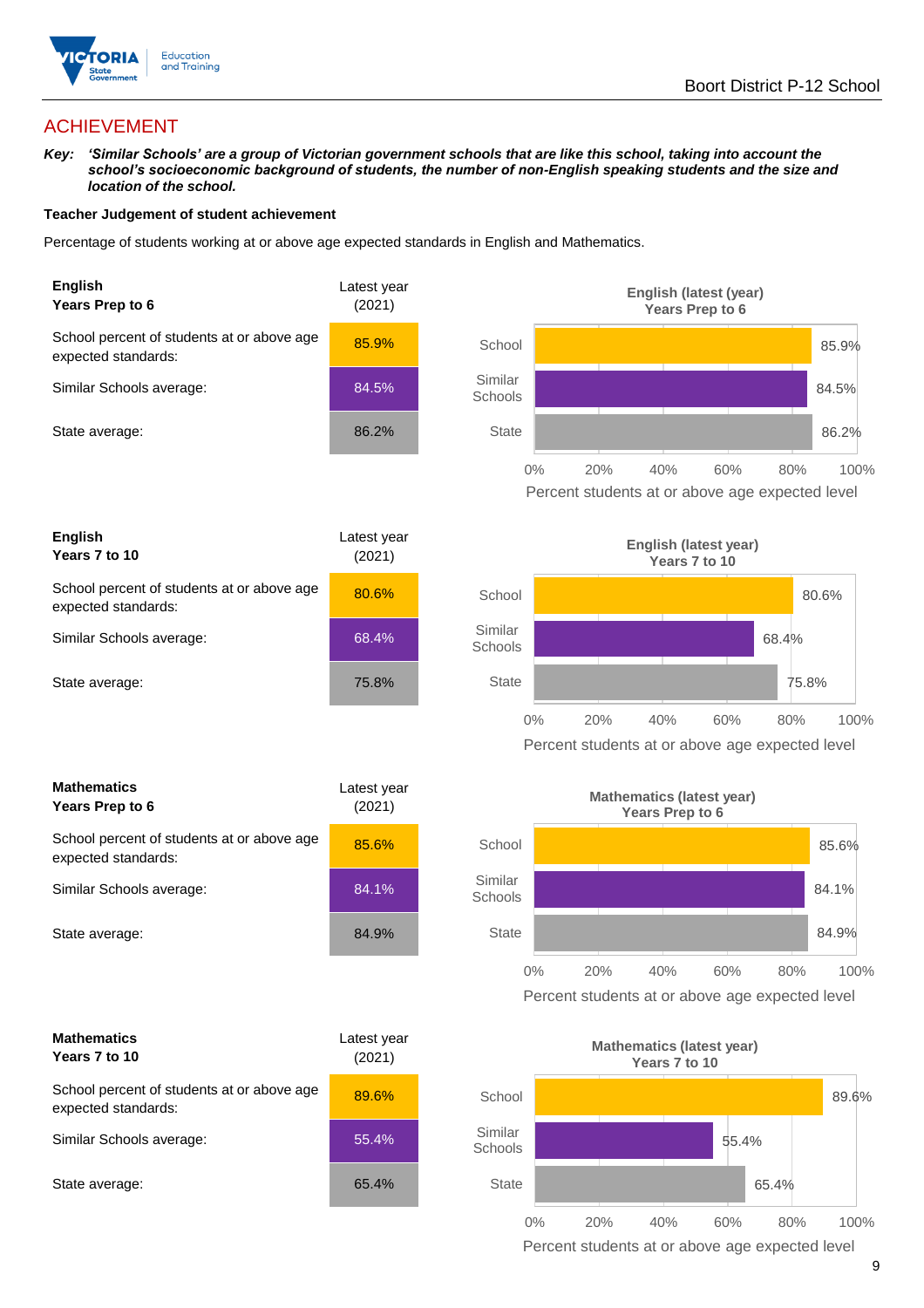

*Key: 'Similar Schools' are a group of Victorian government schools that are like this school, taking into account the school's socioeconomic background of students, the number of non-English speaking students and the size and location of the school.*

#### **NAPLAN**

Percentage of students in the top three bands of testing in NAPLAN.

Note: NAPLAN tests were not conducted in 2020, hence the 4-year average is the average of 2018, 2019 and 2021 data.

| Reading<br>Year <sub>3</sub>                      | Latest year<br>(2021) | 4-year<br>average |                    | <b>NAPLAN Reading (latest year)</b><br>Year <sub>3</sub>                   |
|---------------------------------------------------|-----------------------|-------------------|--------------------|----------------------------------------------------------------------------|
| School percent of students in<br>top three bands: | 70.0%                 | 58.1%             | School             | 70.0%                                                                      |
| Similar Schools average:                          | 73.7%                 | 74.5%             | Similar<br>Schools | 73.7%                                                                      |
| State average:                                    | 76.9%                 | 76.5%             | <b>State</b>       | 76.9%                                                                      |
|                                                   |                       |                   | $0\%$              | 20%<br>40%<br>60%<br>80%<br>100%<br>Percent of students in top three bands |
| Reading<br>Year 5                                 | Latest year<br>(2021) | 4-year<br>average |                    | <b>NAPLAN Reading (latest year)</b><br>Year 5                              |
| School percent of students in<br>top three bands: | 56.3%                 | 60.0%             | School             | 56.3%                                                                      |
| Similar Schools average:                          | 69.3%                 | 67.1%             | Similar<br>Schools | 69.3%                                                                      |
| State average:                                    | 70.4%                 | 67.7%             | <b>State</b>       | 70.4%                                                                      |
|                                                   |                       |                   | $0\%$              | 20%<br>40%<br>60%<br>80%<br>100%<br>Percent of students in top three bands |
|                                                   |                       |                   |                    |                                                                            |
| Reading<br>Year <sub>7</sub>                      | Latest year<br>(2021) | 4-year<br>average |                    | <b>NAPLAN Reading (latest year)</b><br>Year <sub>7</sub>                   |
| School percent of students in<br>top three bands: | 42.9%                 | 45.8%             | School             | 42.9%                                                                      |
| Similar Schools average:                          | 53.2%                 | 52.2%             | Similar<br>Schools | 53.2%                                                                      |
| State average:                                    | 55.2%                 | 54.8%             | <b>State</b>       | 55.2%                                                                      |
|                                                   |                       |                   | $0\%$              | 20%<br>40%<br>60%<br>80%<br>100%<br>Percent of students in top three bands |
| Reading<br>Year 9                                 | Latest year<br>(2021) | 4-year<br>average |                    | <b>NAPLAN Reading (latest year)</b>                                        |
| School percent of students in<br>top three bands: | 54.5%                 | 53.2%             | School             | Year 9<br>54.5%                                                            |
| Similar Schools average:                          | 38.5%                 | 45.9%             | Similar<br>Schools | 38.5%                                                                      |
| State average:                                    | 43.9%                 | 45.9%             | <b>State</b>       | 43.9%                                                                      |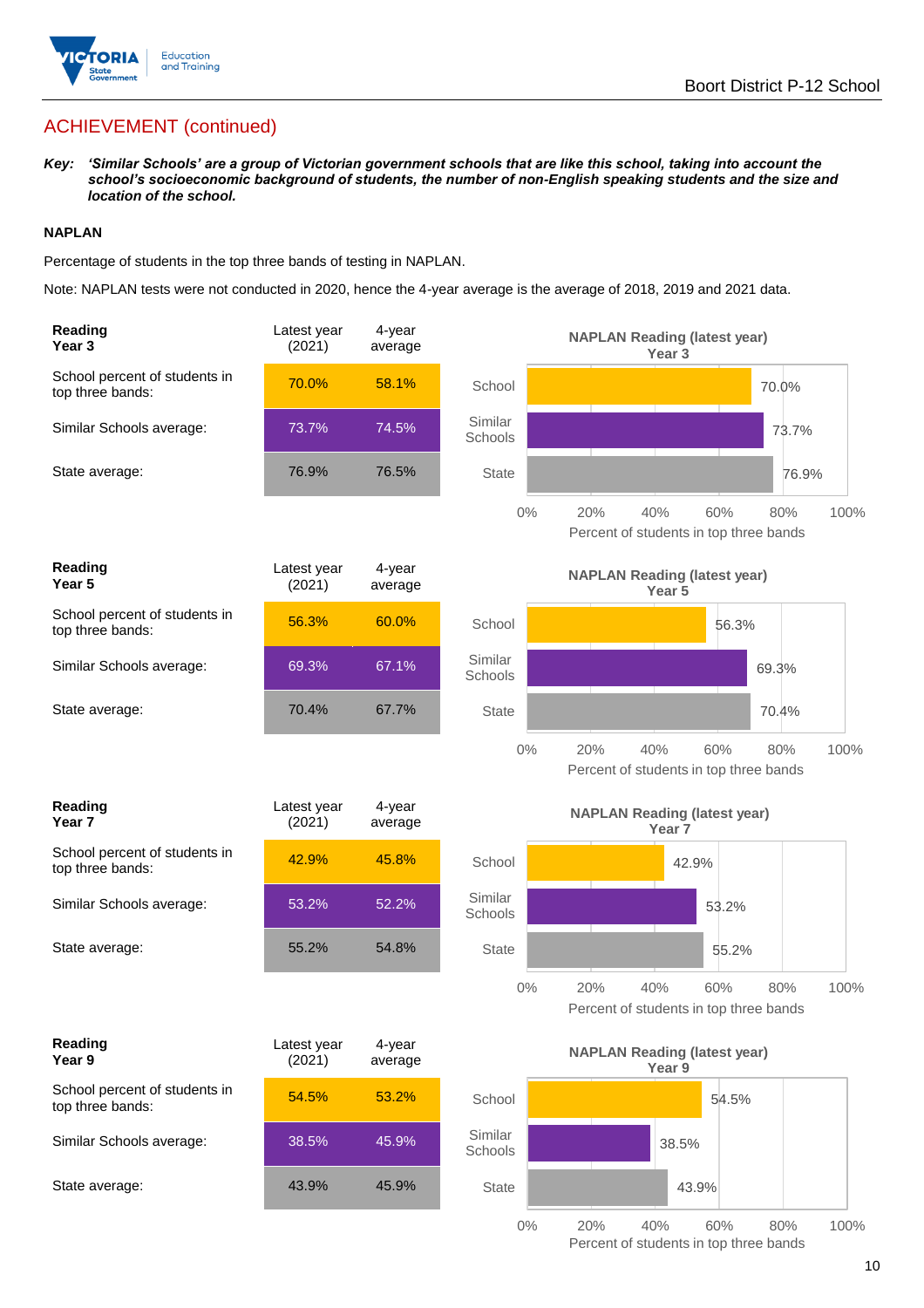

*Key: 'Similar Schools' are a group of Victorian government schools that are like this school, taking into account the school's socioeconomic background of students, the number of non-English speaking students and the size and location of the school.*

#### **NAPLAN (continued)**

| <b>Numeracy</b><br>Year <sub>3</sub>              | Latest year<br>(2021) | 4-year<br>average |                    | <b>NAPLAN Numeracy (latest year)</b><br>Year 3                     |      |
|---------------------------------------------------|-----------------------|-------------------|--------------------|--------------------------------------------------------------------|------|
| School percent of students in<br>top three bands: | 80.0%                 | 62.8%             | School             | 80.0%                                                              |      |
| Similar Schools average:                          | 69.2%                 | 70.6%             | Similar<br>Schools | 69.2%                                                              |      |
| State average:                                    | 67.6%                 | 69.1%             | <b>State</b>       | 67.6%                                                              |      |
|                                                   |                       |                   | $0\%$              | 20%<br>40%<br>60%<br>80%<br>Percent of students in top three bands | 100% |
| <b>Numeracy</b><br>Year 5                         | Latest year<br>(2021) | 4-year<br>average |                    | <b>NAPLAN Numeracy (latest year)</b><br>Year <sub>5</sub>          |      |
| School percent of students in<br>top three bands: | 50.0%                 | 55.6%             | School             | 50.0%                                                              |      |
| Similar Schools average:                          | 61.8%                 | 60.2%             | Similar<br>Schools | 61.8%                                                              |      |
| State average:                                    | 61.6%                 | 60.0%             | <b>State</b>       | 61.6%                                                              |      |
|                                                   |                       |                   | $0\%$              | 20%<br>40%<br>60%<br>80%<br>Percent of students in top three bands | 100% |
| <b>Numeracy</b><br>Year 7                         | Latest year<br>(2021) | 4-year<br>average |                    | <b>NAPLAN Numeracy (latest year)</b><br>Year 7                     |      |
| School percent of students in<br>top three bands: | 53.8%                 | 63.8%             | School             | 53.8%                                                              |      |
| Similar Schools average:                          | 55.5%                 | 55.7%             | Similar<br>Schools | 55.5%                                                              |      |
| State average:                                    | 55.2%                 | 55.3%             | <b>State</b>       | 55.2%                                                              |      |
|                                                   |                       |                   | $0\%$              | 20%<br>40%<br>60%<br>80%<br>Percent of students in top three bands | 100% |
| <b>Numeracy</b><br>Year 9                         | Latest year<br>(2021) | 4-year<br>average |                    | <b>NAPLAN Numeracy (latest year)</b><br>Year 9                     |      |
| School percent of students in<br>top three bands: | 61.9%                 | 55.0%             | School             | 61.9%                                                              |      |
| Similar Schools average:                          | 38.5%                 | 47.4%             | Similar<br>Schools | 38.5%                                                              |      |
| State average:                                    | 45.0%                 | 46.8%             | <b>State</b>       | 45.0%                                                              |      |
|                                                   |                       |                   | $0\%$              | 20%<br>40%<br>$80\%$<br>60%                                        | 100% |

Percent of students in top three bands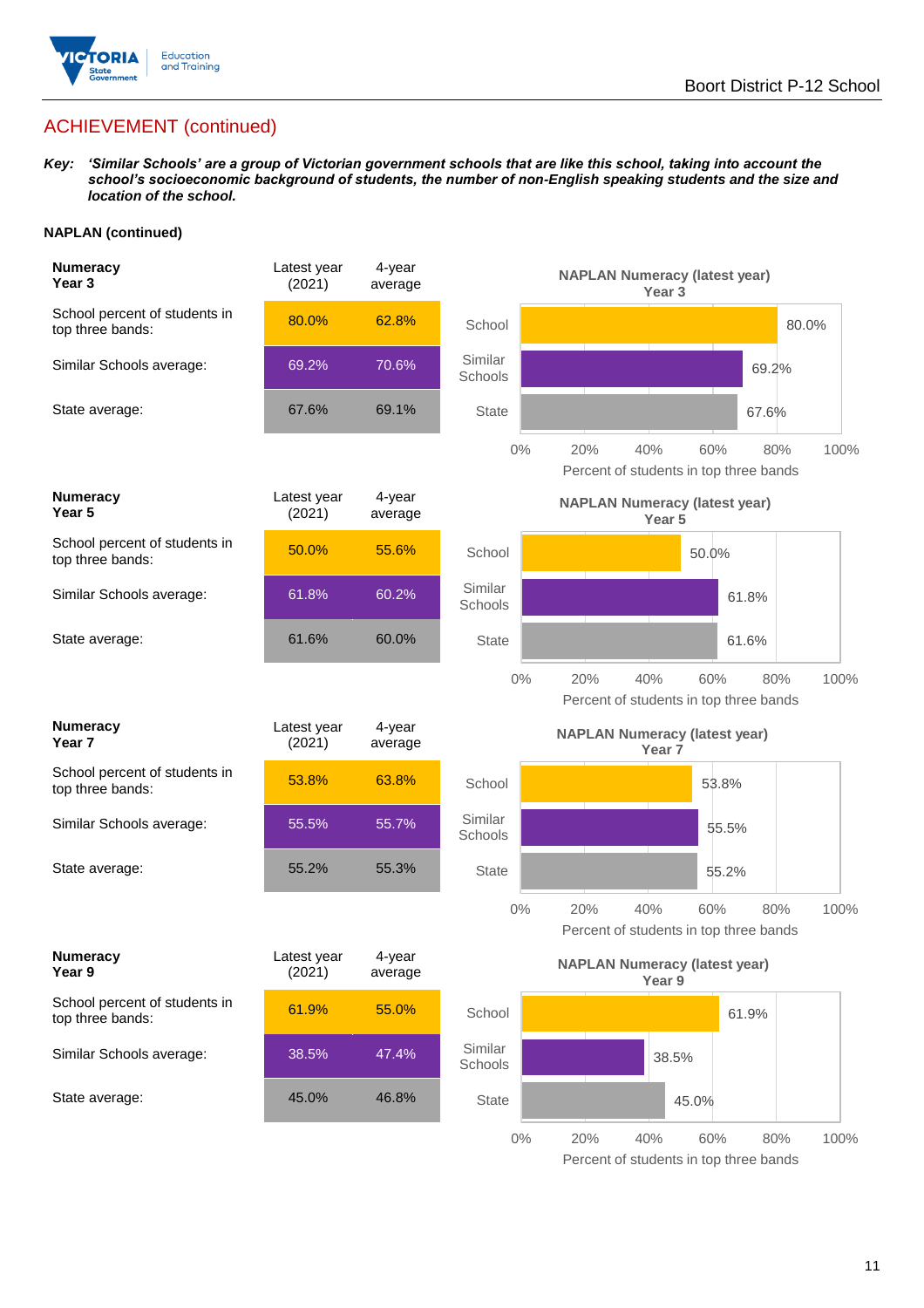

### **NAPLAN Learning Gain**

NAPLAN learning gain is determined by comparing a student's current year result relative to the results of all 'similar' Victorian students (i.e., students in all sectors in the same year level who had the same score two years prior). If the current year result is in the top 25 percent, their gain level is categorised as 'High'; middle 50 percent is 'Medium'; bottom 25 percent is 'Low'.

#### **Learning Gain Year 3 (2019) to Year 5 (2021)**

|                             | Low<br>Gain | Medium<br>Gain | High<br>Gain | High Gain<br>(Similar<br>Schools) |                                   |
|-----------------------------|-------------|----------------|--------------|-----------------------------------|-----------------------------------|
| Reading:                    | 31%         | 50%            | 19%          | 21%                               | 1 <sup>1</sup>                    |
| Numeracy:                   | 13%         | 69%            | 19%          | 24%                               | ξ                                 |
| Writing:                    | 38%         | 44%            | 19%          | 19%                               | Percent of students<br>$\epsilon$ |
| Spelling:                   | 0%          | 67%            | 33%          | 19%                               | $\angle$                          |
| Grammar and<br>Punctuation: | 7%          | 47%            | 47%          | 19%                               | 2                                 |



#### **Learning Gain Year 5 (2019) to Year 7 (2021)**

|                             | Low<br>Gain | Medium<br>Gain | High<br>Gain | High Gain<br>(Similar<br>Schools) | 1 <sup>1</sup>      |
|-----------------------------|-------------|----------------|--------------|-----------------------------------|---------------------|
| Reading:                    | 62%         | 15%            | 23%          | 21%                               |                     |
| Numeracy:                   | 25%         | 58%            | 17%          | 24%                               |                     |
| Writing:                    | 38%         | 54%            | 8%           | 19%                               | Percent of students |
| Spelling:                   | 33%         | 58%            | 8%           | 24%                               |                     |
| Grammar and<br>Punctuation: | 0%          | 92%            | 8%           | 25%                               |                     |



#### **Learning Gain Year 7 (2019) to Year 9 (2021)**

|                             | Low<br>Gain | Medium<br>Gain | High<br>Gain | High Gain<br>(Similar<br>Schools) | 1 <sup>C</sup>           |
|-----------------------------|-------------|----------------|--------------|-----------------------------------|--------------------------|
| Reading:                    | 18%         | 45%            | 36%          | 19%                               | ε                        |
| Numeracy:                   | 14%         | 48%            | 38%          | 22%                               | Percent of students<br>6 |
| Writing:                    | 20%         | 50%            | 30%          | 19%                               | $\angle$                 |
| Spelling:                   | 20%         | 60%            | 20%          | 22%                               | 2                        |
| Grammar and<br>Punctuation: | 25%         | 50%            | 25%          | 24%                               |                          |

#### **NAPLAN Learning Gain (latest year) Year 7 - Year 9**



Punctuation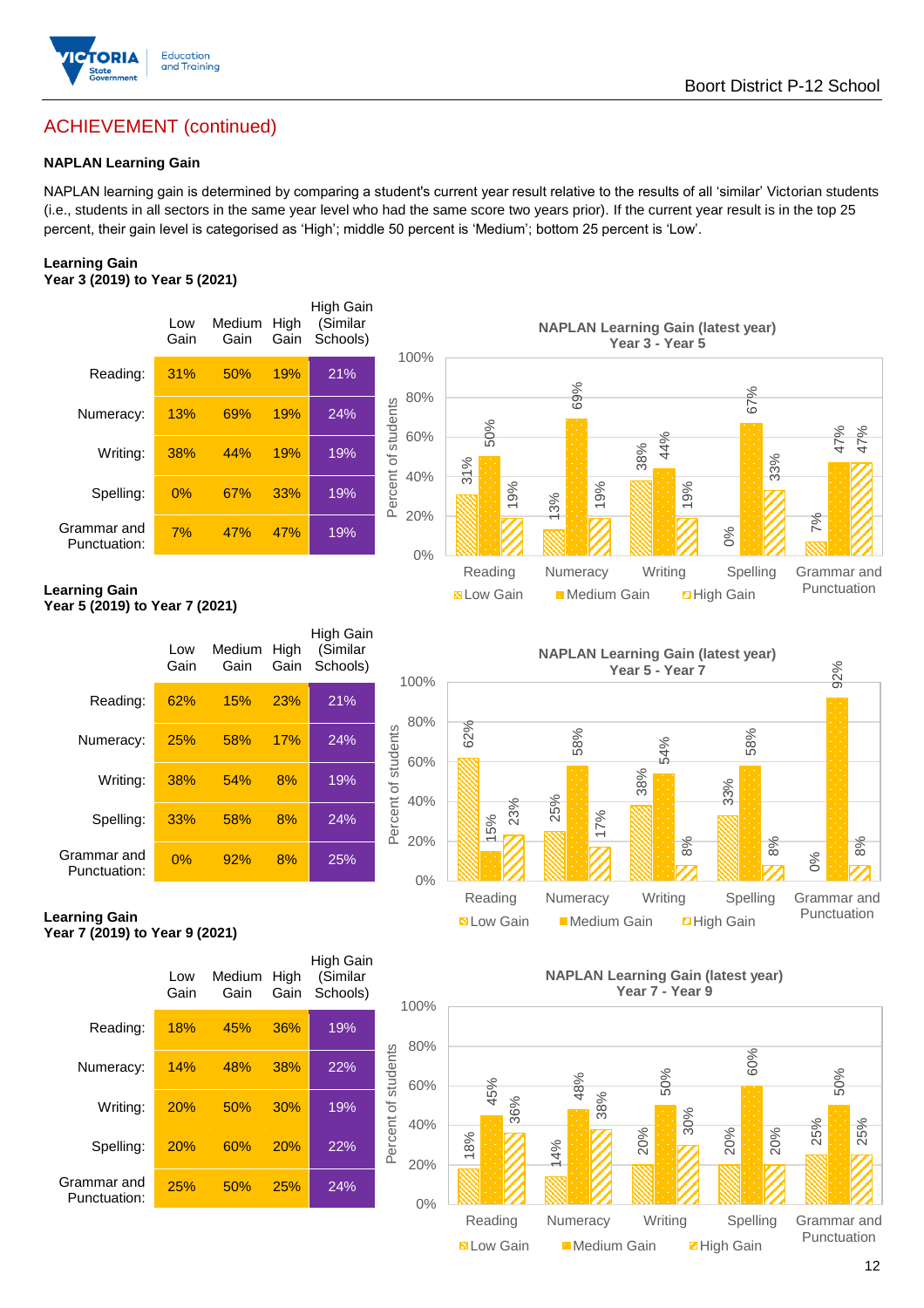

*Key: 'Similar Schools' are a group of Victorian government schools that are like this school, taking into account the school's socioeconomic background of students, the number of non-English speaking students and the size and location of the school.*

#### **Victorian Certificate of Education (VCE)**

Mean study score from all VCE subjects undertaken by students at this school. This includes all Unit 3 and 4 studies (including those completed in Year 11) and any VCE VET studies awarded a study score.

The maximum student study score is 50 and the state-wide mean (including government and non-government schools) is set at 30.



| Students in 2021 who satisfactorily completed their VCE:                                                         | 81%        |
|------------------------------------------------------------------------------------------------------------------|------------|
| Year 12 students in 2021 undertaking at least one Vocational Education and<br>Training (VET) unit of competence: | 18%        |
| VET units of competence satisfactorily completed in 2021 <sup>*</sup> :                                          | 95%        |
| Victorian Certificate of Applied Learning (VCAL) credits satisfactorily<br>completed in 2021:                    | <b>76%</b> |

\* *Due to COVID-19, there may be some under-reporting of VET completed competencies from schools due to students still completing outstanding 2021 VET units in 2022.*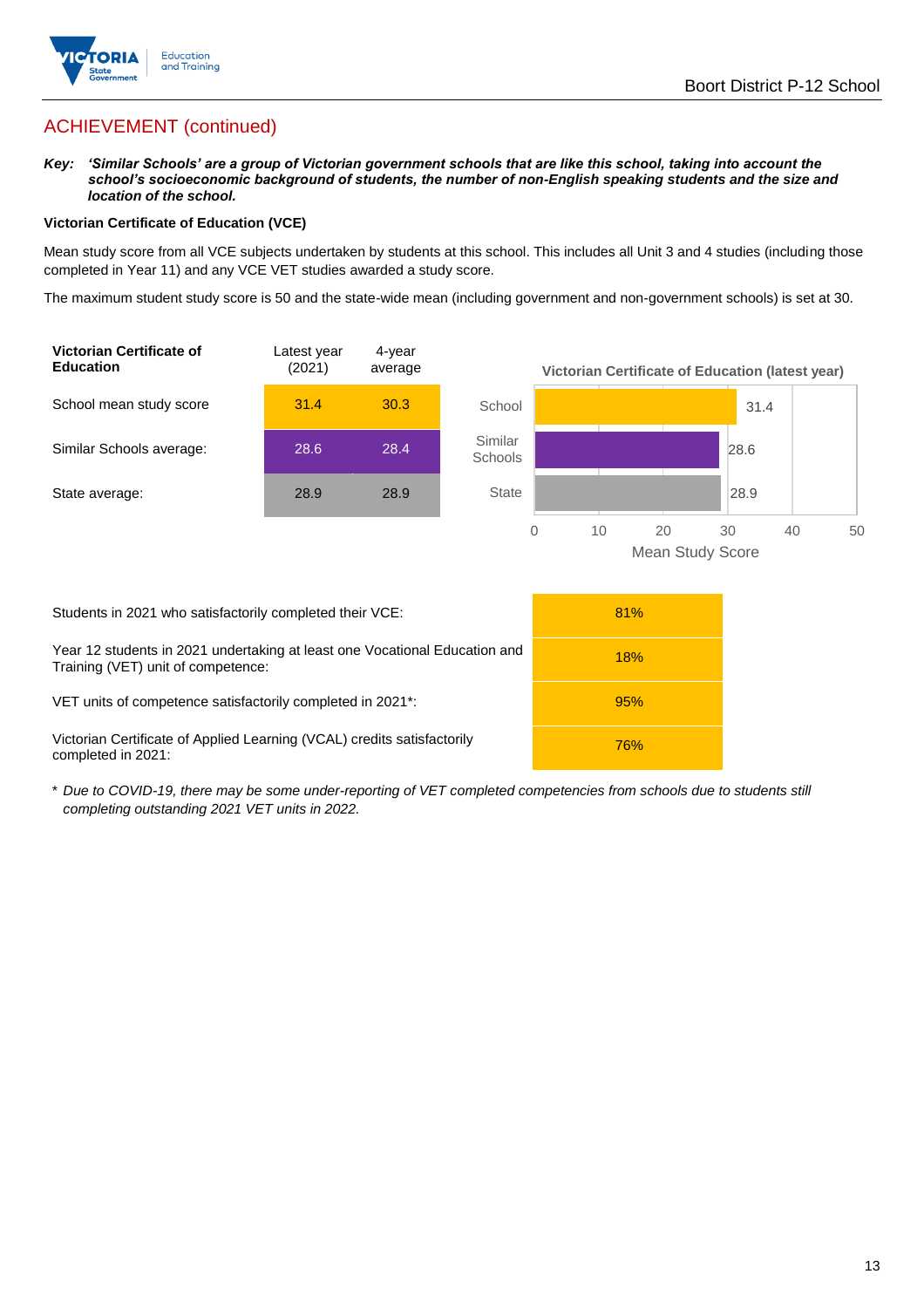

## ENGAGEMENT

*Key: 'Similar Schools' are a group of Victorian government schools that are like this school, taking into account the school's socioeconomic background of students, the number of non-English speaking students and the size and location of the school.*

#### **Average Number of Student Absence Days**

Absence from school can impact on students' learning. Common reasons for non-attendance include illness and extended family holidays. Absence and attendance data in 2020 and 2021 may have been influenced by COVID-19.





| Student Absence<br>Years 7 to 12          | Latest year<br>(2021) | 4-year<br>average |
|-------------------------------------------|-----------------------|-------------------|
| School average number of<br>absence days: | 10.7                  | 11.4              |
| Similar Schools average:                  | 23.9                  | 21.0              |
| State average:                            | 21.0                  | 19.6              |
|                                           |                       |                   |



#### **Attendance Rate (latest year)**

|                                             | Prep   | Year 1 | Year 2 | Year 3 | Year 4  | Year 5  | Year 6  |
|---------------------------------------------|--------|--------|--------|--------|---------|---------|---------|
| Attendance Rate by year level<br>$(2021)$ : | 94%    | 94%    | 96%    | 95%    | 95%     | 97%     | 96%     |
|                                             | Year 7 | Year 8 | Year 9 |        | Year 10 | Year 11 | Year 12 |
| Attendance Rate by year level<br>$(2021)$ : | 93%    | 95%    | 92%    |        | 95%     | 96%     | 98%     |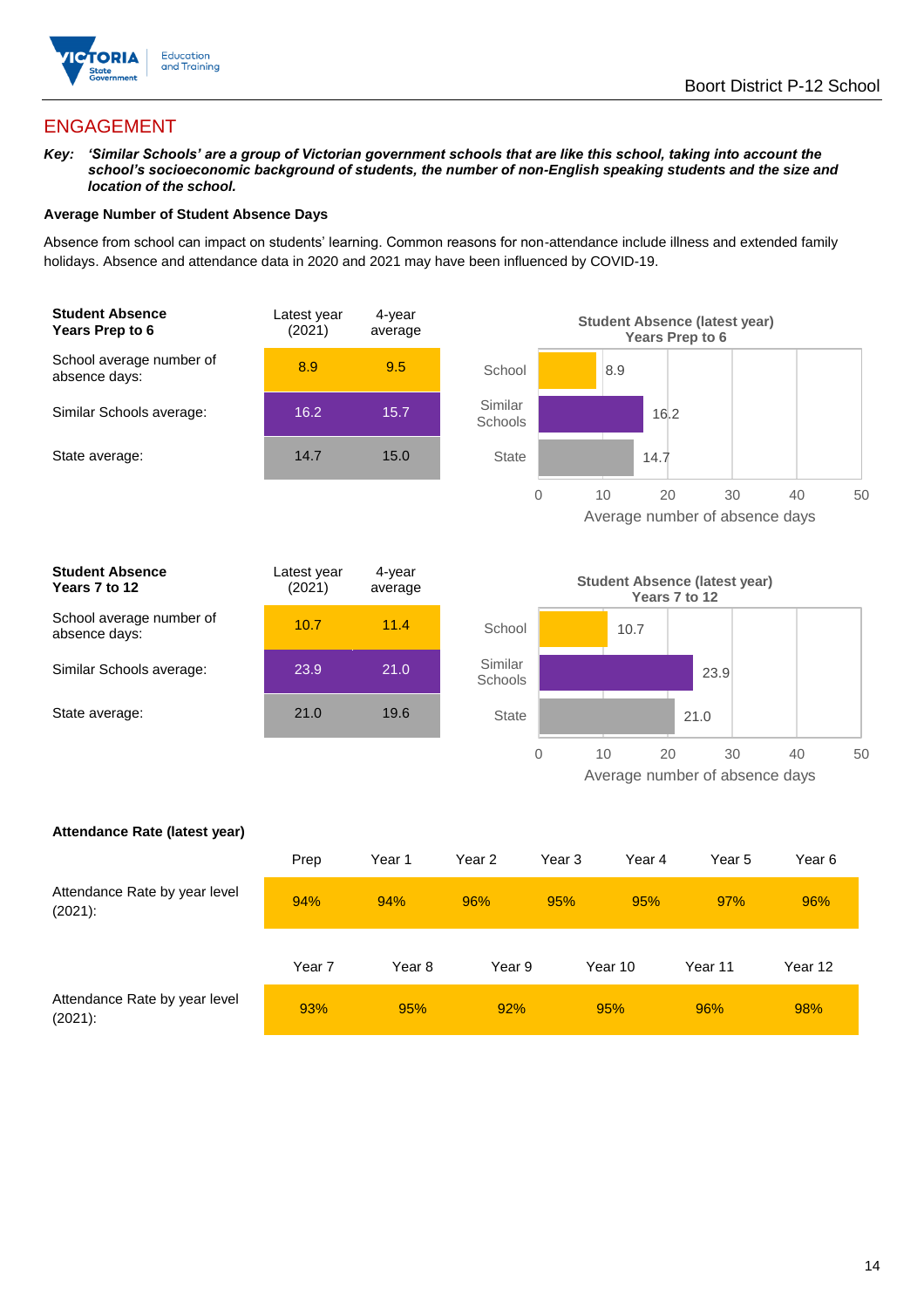

## ENGAGEMENT (continued)

#### **Student Retention**

Percentage of Year 7 students who remain at the school through to Year 10.



#### **Students exiting to further studies or full-time employment**

Percentage of students from Years 10 to 12 going on to further studies or full-time employment.

Note: This measure refers to data from the year when students exited the school. Data excludes destinations recorded as 'Unknown'.

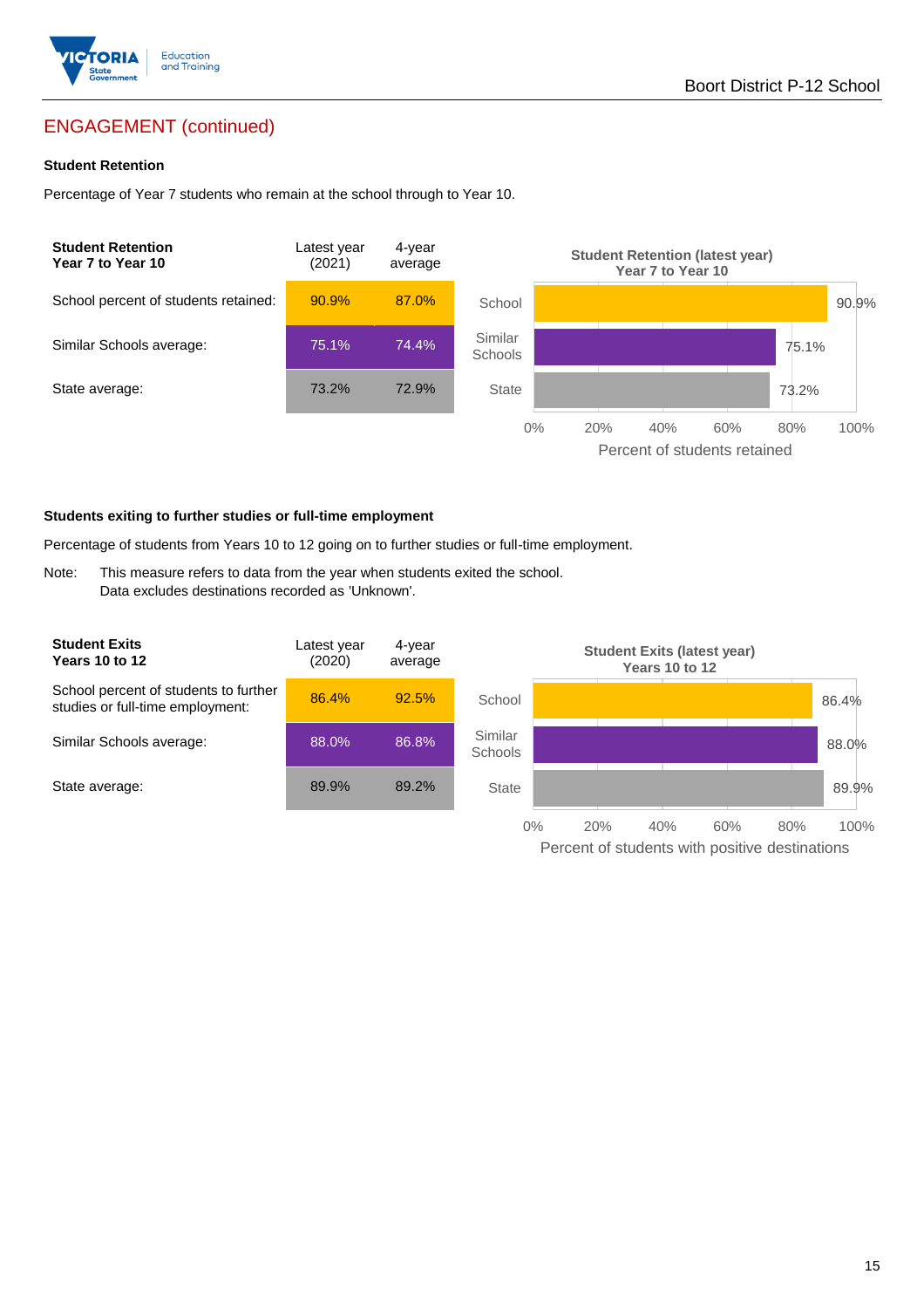

## **WELLBEING**

*Key: 'Similar Schools' are a group of Victorian government schools that are like this school, taking into account the school's socioeconomic background of students, the number of non-English speaking students and the size and location of the school.*

#### **Student Attitudes to School – Sense of Connectedness**

The percent endorsement on Sense of Connectedness factor, as reported in the Attitudes to School Survey completed annually by Victorian government school students, indicates the percent of positive responses (agree or strongly agree).

| <b>Sense of Connectedness</b><br>Years 4 to 6 | Latest year<br>(2021) | 4-year<br>average |  |
|-----------------------------------------------|-----------------------|-------------------|--|
| School percent endorsement:                   | 68.4%                 | 79.6%             |  |
| Similar Schools average:                      | 79.0%                 | 80.7%             |  |
| State average:                                | 79.5%                 | 80.4%             |  |

*Due to lower participation rates, differences in the timing of the survey/length of survey period and the general impact of Covid19 across 2020 and 2021, data are often not comparable with previous years or within similar school groups. Care should be taken when interpreting these results.*





*Due to lower participation rates, differences in the timing of the survey/length of survey period and the general impact of Covid19 across 2020 and 2021, data are often not comparable with previous years or within similar school groups. Care should be taken when interpreting these results.*

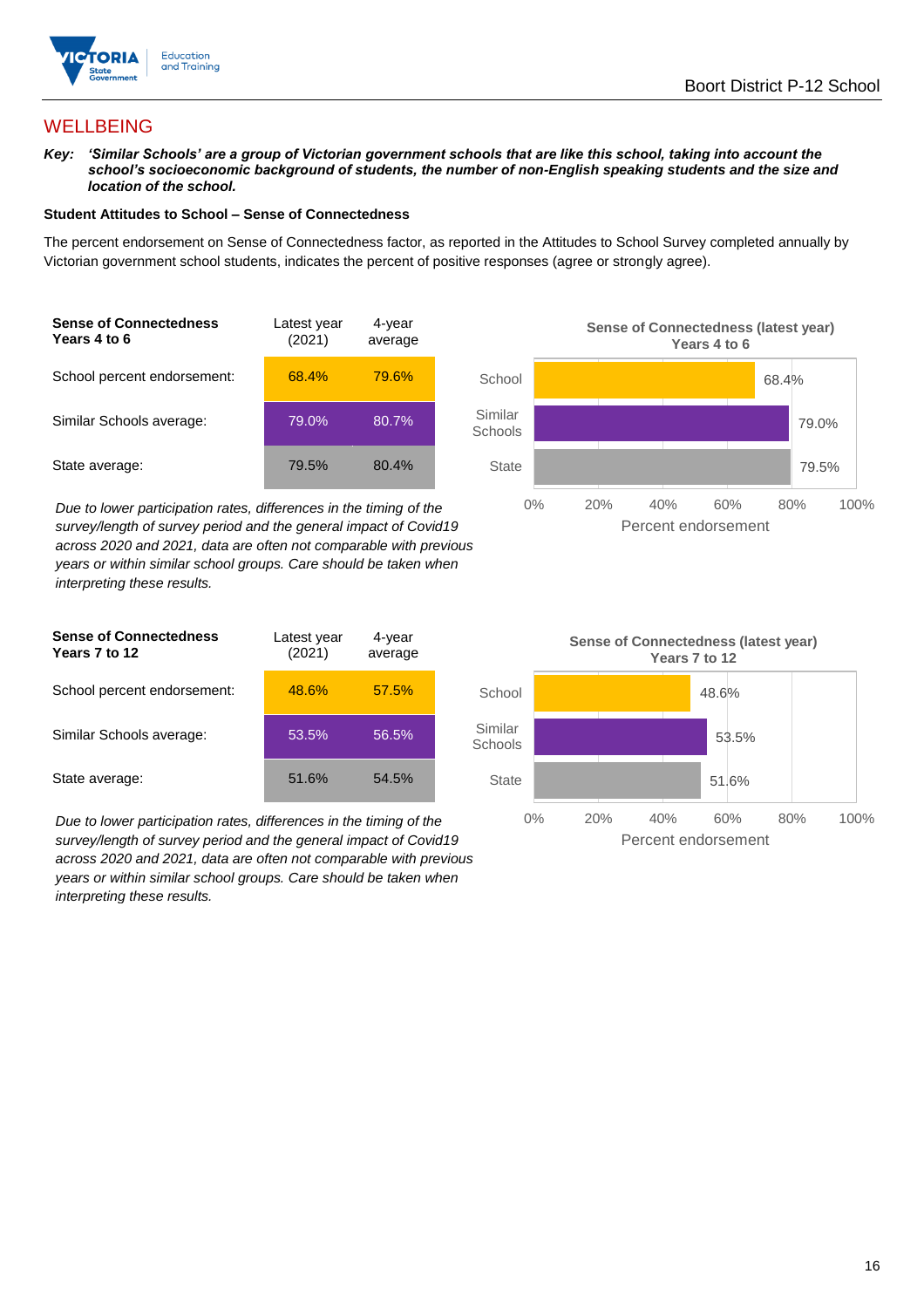

## WELLBEING (continued)

#### **Student Attitudes to School – Management of Bullying**

The percent endorsement on Management of Bullying factor, as reported in the Attitudes to School Survey completed annually by Victorian government school students, indicates the percent of positive responses (agree or strongly agree).

| <b>Management of Bullying</b><br>Years 4 to 6 | Latest year<br>(2021) | 4-year<br>average |  |
|-----------------------------------------------|-----------------------|-------------------|--|
| School percent endorsement:                   | 75.2%                 | 83.0%             |  |
| Similar Schools average:                      | 81.8%                 | 82.4%             |  |
| State average:                                | 78.4%                 | 79.7%             |  |

*Due to lower participation rates, differences in the timing of the survey/length of survey period and the general impact of Covid19 across 2020 and 2021, data are often not comparable with previous years or within similar school groups. Care should be taken when interpreting these results.*

| <b>Management of Bullying</b><br>Years 7 to 12 | Latest year<br>(2021) | 4-year<br>average |  |
|------------------------------------------------|-----------------------|-------------------|--|
| School percent endorsement:                    | 54.0%                 | 61.3%             |  |
| Similar Schools average:                       | 60.4%                 | 64.0%             |  |
| State average:                                 | 53.3%                 | 56.8%             |  |

*Due to lower participation rates, differences in the timing of the survey/length of survey period and the general impact of Covid19 across 2020 and 2021, data are often not comparable with previous years or within similar school groups. Care should be taken when interpreting these results.*



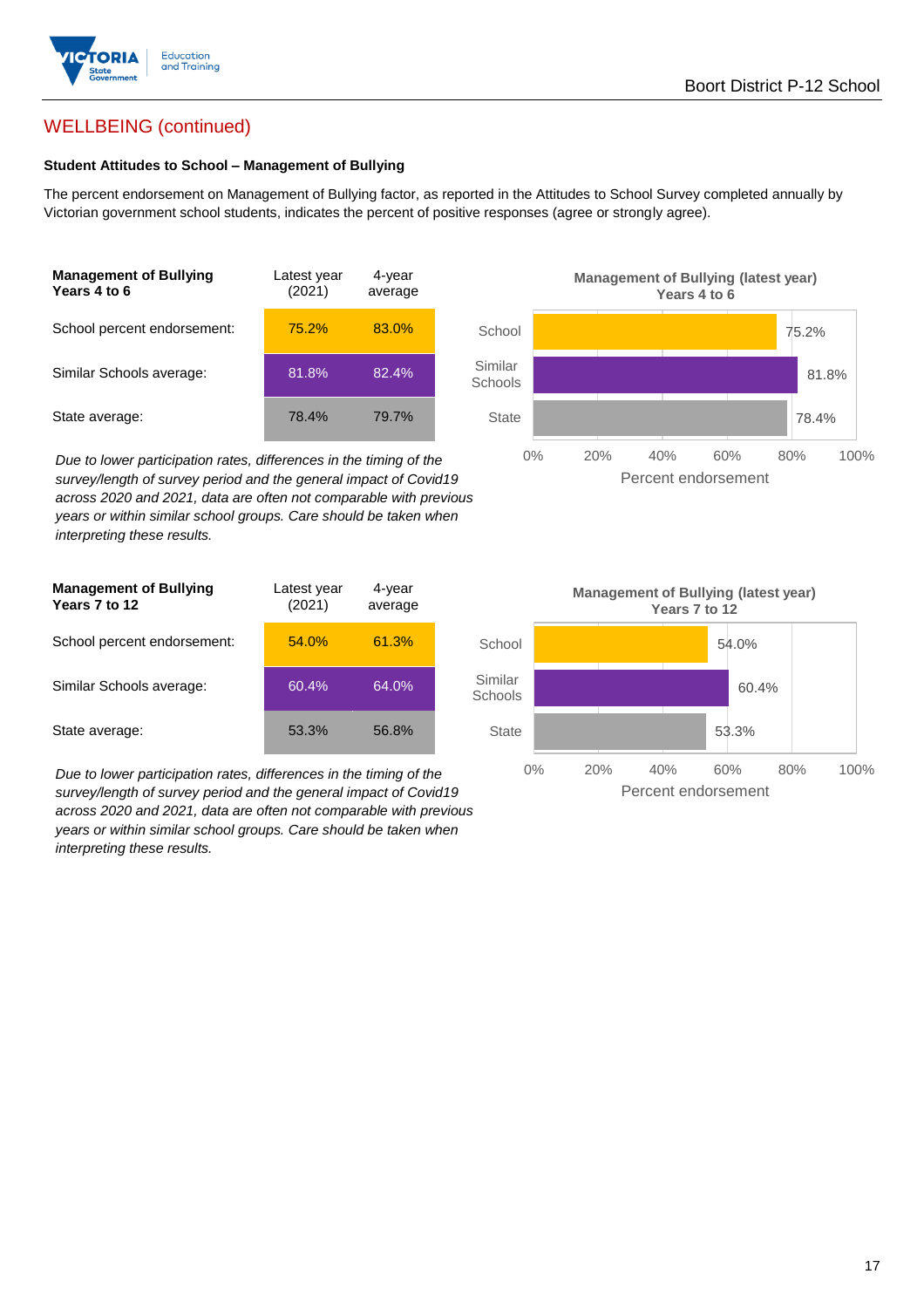## **Financial Performance and Position**

FINANCIAL PERFORMANCE - OPERATING STATEMENT SUMMARY FOR THE YEAR ENDING 31 DECEMBER, 2021

| <b>Revenue</b>                  | <b>Actual</b> |
|---------------------------------|---------------|
| <b>Student Resource Package</b> | \$3,324,846   |
| Government Provided DET Grants  | \$543,378     |
| Government Grants Commonwealth  | \$8,600       |
| Government Grants State         | \$57,743      |
| Revenue Other                   | \$27,224      |
| <b>Locally Raised Funds</b>     | \$115,029     |
| <b>Capital Grants</b>           | \$0           |
| <b>Total Operating Revenue</b>  | \$4,076,820   |

| Equity <sup>1</sup>                                 | <b>Actual</b> |
|-----------------------------------------------------|---------------|
| Equity (Social Disadvantage)                        | \$28,014      |
| Equity (Catch Up)                                   | \$9,377       |
| <b>Transition Funding</b>                           | \$0           |
| Equity (Social Disadvantage - Extraordinary Growth) | \$0           |
| <b>Equity Total</b>                                 | \$37,391      |

| <b>Expenditure</b>                    | <b>Actual</b> |
|---------------------------------------|---------------|
| Student Resource Package <sup>2</sup> | \$3,262,062   |
| Adjustments                           | \$0           |
| <b>Books &amp; Publications</b>       | \$2,384       |
| Camps/Excursions/Activities           | \$30,864      |
| <b>Communication Costs</b>            | \$2,559       |
| Consumables                           | \$84,410      |
| Miscellaneous Expense <sup>3</sup>    | \$18,205      |
| <b>Professional Development</b>       | \$17,426      |
| Equipment/Maintenance/Hire            | \$50,643      |
| <b>Property Services</b>              | \$168,390     |
| Salaries & Allowances <sup>4</sup>    | \$82,244      |
| <b>Support Services</b>               | \$81,473      |
| Trading & Fundraising                 | \$30,978      |
| Motor Vehicle Expenses                | \$2,866       |
| Travel & Subsistence                  | \$0           |
| <b>Utilities</b>                      | \$44,036      |
| <b>Total Operating Expenditure</b>    | \$3,878,540   |
| <b>Net Operating Surplus/-Deficit</b> | \$198,280     |
| <b>Asset Acquisitions</b>             | \$34,575      |

(1) The equity funding reported above is a subset of the overall revenue reported by the school.

(2) Student Resource Package Expenditure figures are as of 24 Feb 2022 and are subject to change during the reconciliation process.

(3) Miscellaneous Expenses include bank charges, administration expenses, insurance and taxation charges.

(4) Salaries and Allowances refers to school-level payroll.